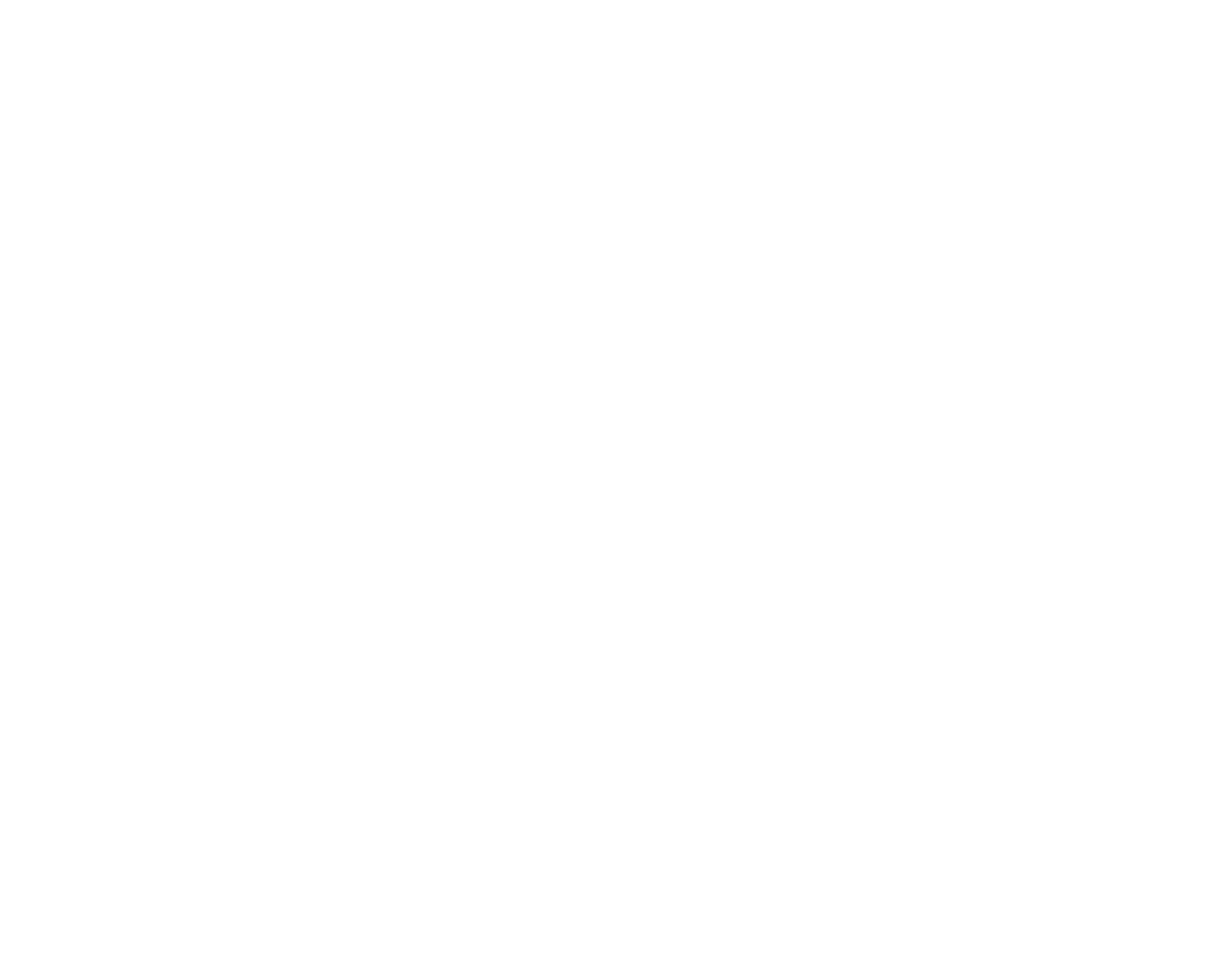politician? What if we put that time, energy, organization, and hundreds of millions of dollars into building organizations that can fight, win, and seize land?

For all the rhetoric of the Sanders campaign, his use of language of Occupy and Black Lives Matter, both movements that the Democrats helped to crush under their own heels, there was not a "political revolution." Nothing was taken over. No buildings were occupied. No armies or police forces confronted. The prisoners were left squarely in their cells. The streets weren't ripped up for gardens and the oil pumps turned off. Politics worked just as it always did. The powerful stayed in power and the rich will only get richer. The millions of people pulled into the Sanders campaign will now go home and go to bed. In another four years, a new generation will be called upon to elect someone just like him and again be let down. But moreover, those energized by Sanders are now free to be led directly into the Democratic Party machine…

If we are to move into the future, we have to come to first understand what we are up against. We are up against a system of government that is based around violent force and we are fighting to *destroy* a way of life that is organized around industrial capitalism. For humanity to survive, not just survive in the sense of less people in prison, a higher minimum wage, and no student debt, but survive in the sense of continued life on this planet, a revolution must be carried out that sweeps away industrial capitalism and the governments that manage it – into the dust bin of history.

The sooner we get to building such a movement, the sooner we can gets towards making this reality. For everyone recovering from their 3rd degree berns, we ask plainly: *what side are you on?* The game is rigged. Your candidate lost. It's not that the system is broken, it's that it is working just the way it was always supposed to.

Isn't it time we had a real revolution? Or will we continue to buy into our own destruction?

## **Contents**

| "The Game Is Rigged"                           | 7   |
|------------------------------------------------|-----|
| "Those Who Own the Country Ought to Govern It" | 8   |
| There is No Vote Against Capitalism            | -10 |
| Building the Force that We Need to Survive 13  |     |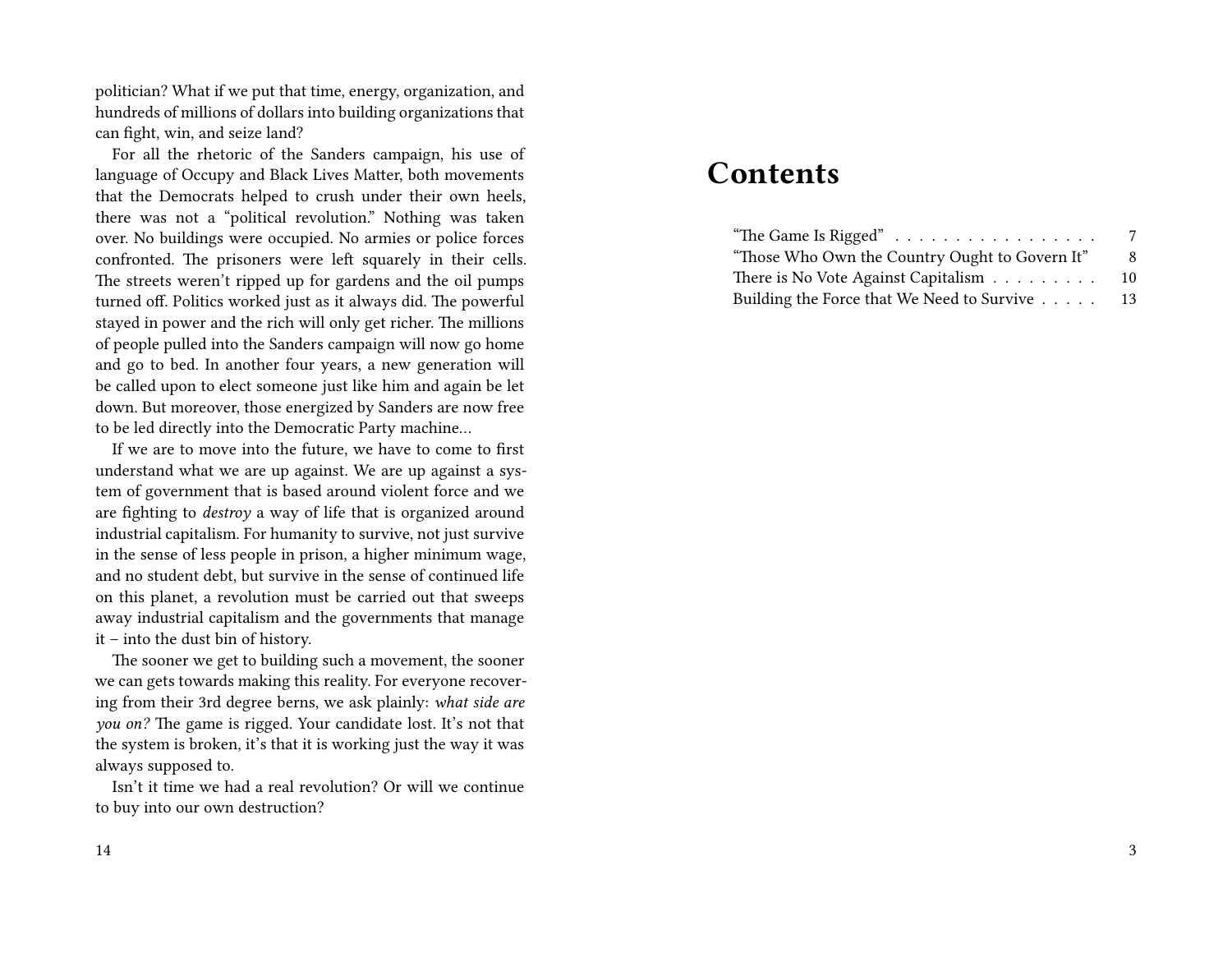anything resembling a "democratic society" we would have to employ largely undemocratic means. If we don't want to be poor, we must take over the means of existence from the rich. If we don't want the environment to be destroyed, we must destroy the capitalist economy. If we don't want a police state, we must confront and abolish the courts, police, and prisons in every aspect of our lives. None of this can be done through the vote or through sitting down at the table of politics with the rich and powerful.

We have to build something much different than just support for a candidate. We have to build something that can make a real revolution. That can create a different way of life. We have to breathe into existence a movement that exists outside of the framework of politics as we know it.

#### **Building the Force that We Need to Survive**

Across the United States, the Sanders campaign has raised over \$207 million dollars. People knocked on doors, they put up stickers, they organized rallies, and they made phone calls. Many people felt that a change was coming. But moreover, they felt that things were different this time and that finally the system would work the way it was supposed to. After all, isn't participating in the democratic process one of the most American things one can do? Weren't all those people doing exactly what we were told since we were little kids we should have been doing to make this country better *all along?*

But as Clinton announced her victory, or more realistically, the loyalty of the Democratic Party faithful 'Super Delegates,' for many, memories came back. Nader in 99, Kerry in 04, Obama in 08…

What if we had put all of that time, energy, and organization in building something that wasn't based around electing a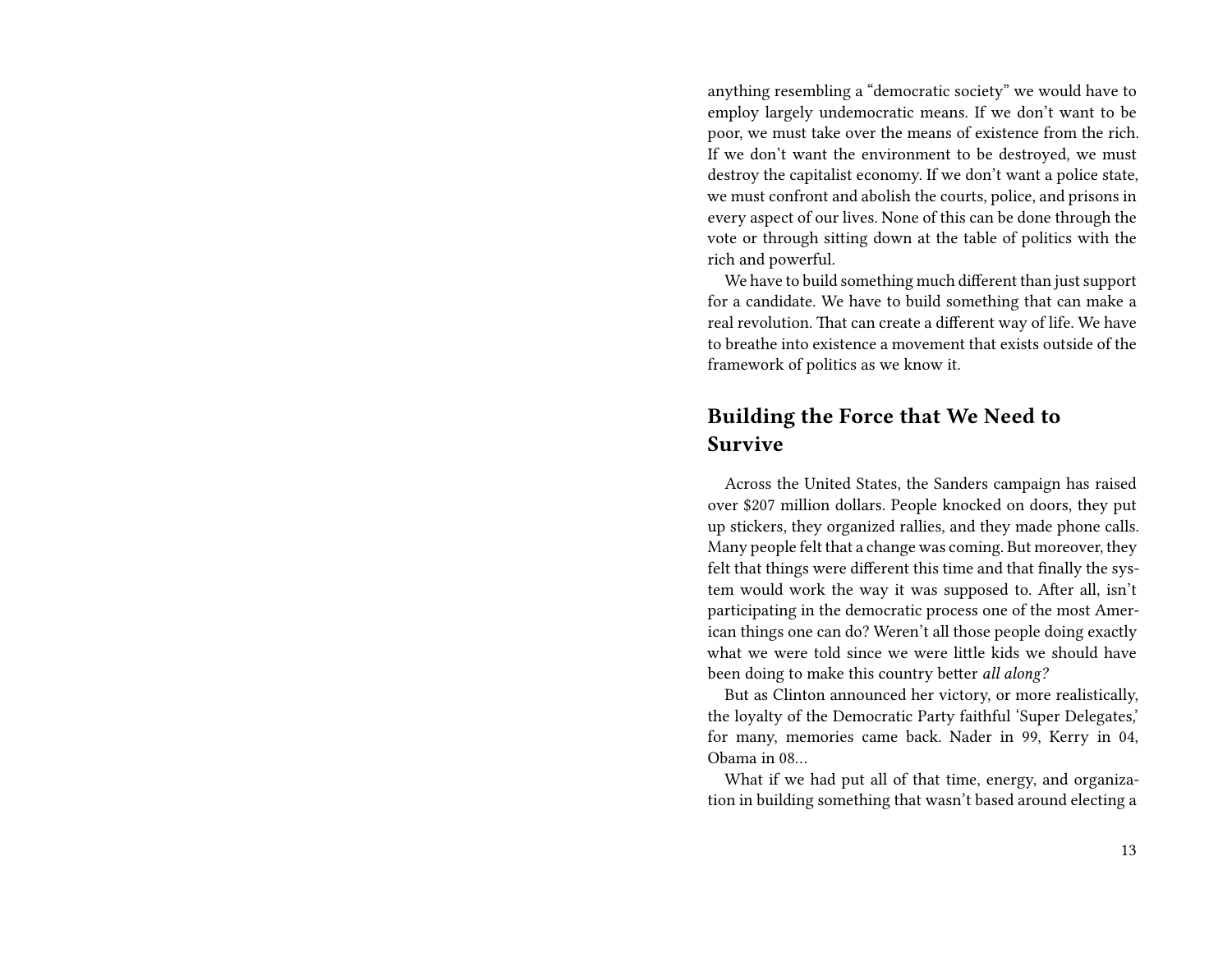pand. But it is this growth and expansion that is hurdling all of humanity closer and closer to the brink of climate chaos, a new world war, endemic drought and food shortages, and the creation of millions of refugees. Trump represents the fascist strong man that denies all of this, but the alternative of Sanders is no more idiotic: the belief that capitalism can be reformed and that government can do it.

But in thinking about the need to abolish capitalism, both as a means of industrial production and as a way of life based around selling our lives for wages and endless consumption, we come up against a very clear reality: we can't do this through voting., through the State, or through a politician.

Just as the students in my classroom weren't allowed to burn down the school, so too are we not allowed to burn down capitalism through a system designed to protect it. This isn't allowed by those in power no matter how much we want it and it certainly isn't on the ballot. And, if you even start to think about it, there are plenty of armies, police, and government agencies in place to make sure you don't even get close. This is why most people just sit at home, "They game is rigged. What can we do?" We then return to the same sense of powerlessness, isolation, and despair that exist across all areas of daily life.

The world can't be changed through politics in a meaningful way because government is a system of management that ensures that the power, wealth, and privilege of a few is protected against the rest of us. That hierarchies and systems of oppression and domination based upon racism, sexism, and economic exploitation are kept in place, not done away with. But moreover, democracy acts as a smokescreen for this dictatorship. It is the system of "agreements" and "buy ins" that keep us thinking that we can have a say in an apparatus that dominates us.

It can't. It never has. And it never will.

For many Americans this is the hardest thing to understand and to come to grasps with. That in order to actually create

Several years ago, I worked as an after school program teacher. In the 3-4 hours I spent with kids before their parents arrived, instead of playing outside or relaxing after a long day at school, I helped administer tests, monitored performance, oversaw homework, and handed out worksheets. The school I worked at didn't have much money; neither did the kids or the people who worked there, and due to low test scores we were threatened with being taken over by the state. Administrators wanted to get these scores up and looked to the after school program to raise performance. The kids of course, *had other ideas*.

The kids wanted to do anything but be in another 3-4 hours of school. Once, we did an activity where they made posters about how they would change the school for the better if they had the power to do so. Almost every kid in the classroom of about 20 drew the school on fire. The natives, as they say, were restless.

When I did attempt to implement instruction the kids would goof off, talk back, or sometimes exploded by flipping over their desks or walking out of the room. The stress of almost 10 hours of schooling was too much for many of them, who also had to go home to blue-collar families that were often struggling.

In order to better manage this chaotic and stressful situation, bosses and specialists gave us a set of tools which by all accounts were completely, 'democratic.' We would start by "making agreements" with the kids and creating "buy in" for activities and completed work. In order to further create an environment of law and order, I often would appoint student helpers from the class that worked as an auxiliary police force in exchange for special privileges or candy.

In many ways, this classroom environment mirrored the creation of the United States. A powerful elite helped to manage and shape a unruly population of indentured servants, slaves, and indigenous people. But to do so, it needed a police force.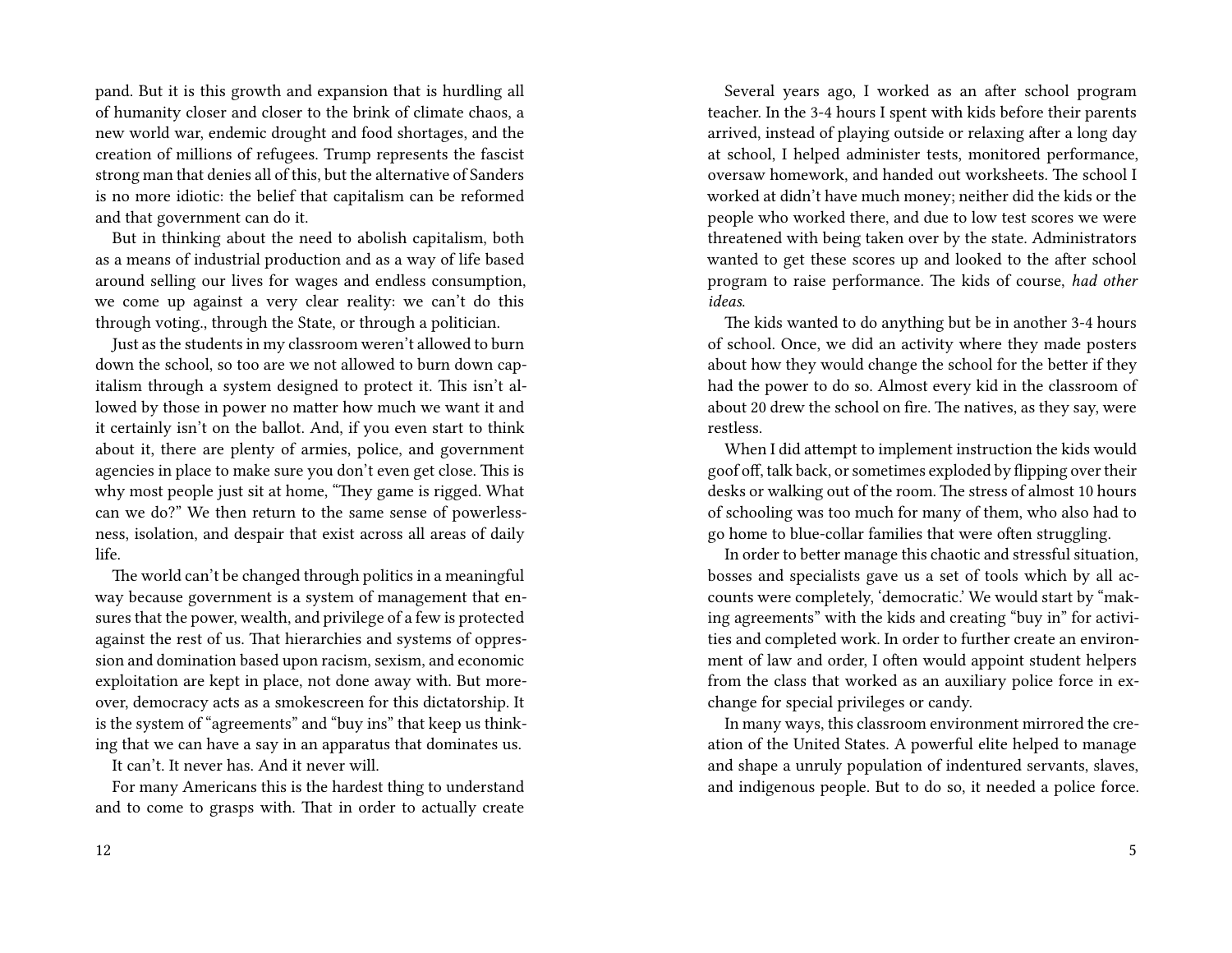In order to get there, it gave privileges to some (what became white people) while curtailing them for others (everyone else).

The colonial powers used anti-Blackness and white supremacy, I used Skittles and extra hall passes.

But government is much more than carrots and sticks, *politics* involves overall the *spectacle* and *myth* of democracy. For instance, in our training sessions we were told, "Get them to create a set of agreements around rules and behavior in the classroom, but make sure you shape and guide these rules. Obviously, don't let them get out of hand." Meaning, we were to help give the *appearance* of the students shaping the guidelines for their behavior, however at all times we (who were ruled over by the administration and themselves by the US government) in *actuality* were there to create the physical framework. But moreover, we existed to guard against school and thus government authority being attacked by the unwashed young masses hell bent on doing zero work and collectively singing J-Lo songs.

Lastly, in the eyes of the school powers that be, the ultimate goal of such a project was that the kids would essentially grow to govern themselves, but always how we wanted them to be governed*.* To keep them from agreeing to *actually* set the school on fire, we had to make them think that they were the ones organizing their day to day activities which they hated so bitterly. In short, we had to make them appear as the chief architects in their own immiseration.

But what about those that resisted? It wasn't long before acts of revolt broke out. A tag on the board here, a mean drawing of myself there. Even a cough could spread like wildfire into a chorus of rebellion. Before my eyes, a hoard of Sponge Bob backpacks became a sea of little Nat Turners. "Stop it, stop it! Quiet!," I cried out. "What are you, the old white guy from the *Hunger Games*?," they would ask. Disgraced, I knew the answer. *Yes.*

6

nomic, ecological, and social crisis lie around every corner and world war lies on the horizon.

Despite the claims of the Obama administration and the Democratic Party to address these problems, they have only helped facilitate the fattening of the 1%. The wealth gap between black, brown, and white families has only gotten larger in the last 8 years as black net worth has shrunk more than at any time in history since the great depression.

While fascists like Trump contend that this is due to free trade deals like NAFTA and the FTAA, which is true in part, at the same time they promote an economic nationalism that simply seeks to further drive down wages by attacking unions, the environment, social programs, and immigrant workers. None of these things will actually help American workers, only further concentrate wealth in the hands of the few just as they have done in the last several decades. One of the things it will do is divide the working class; keeping it looking at those around and below it, instead of those running the show and directing their misery, above.

But while Trump uses racism to gain votes, much as George Wallace or Barry Goldwater did before him, this electoral strategy is based on a very real foundation of anti-Blackness and white supremacy that is key building block of the American system. Racism is the glue that binds this society together and keeps poor and working people from linking up against it. This is why the police kill so many people every year and millions are locked away in jail. Despite all the voting and reforms since 1776, not much as changed about this aspect of the country, if anything, there is simply now more than ever a myth that democracy can overcome this oppression.

But capitalism is more than a constant cycle of boom and bust that always affects the poor and working class negatively, and is based upon white supremacy and anti-Blackness to ensure social control. It is also a system of resource extraction and industrial production that always needs to grow and ex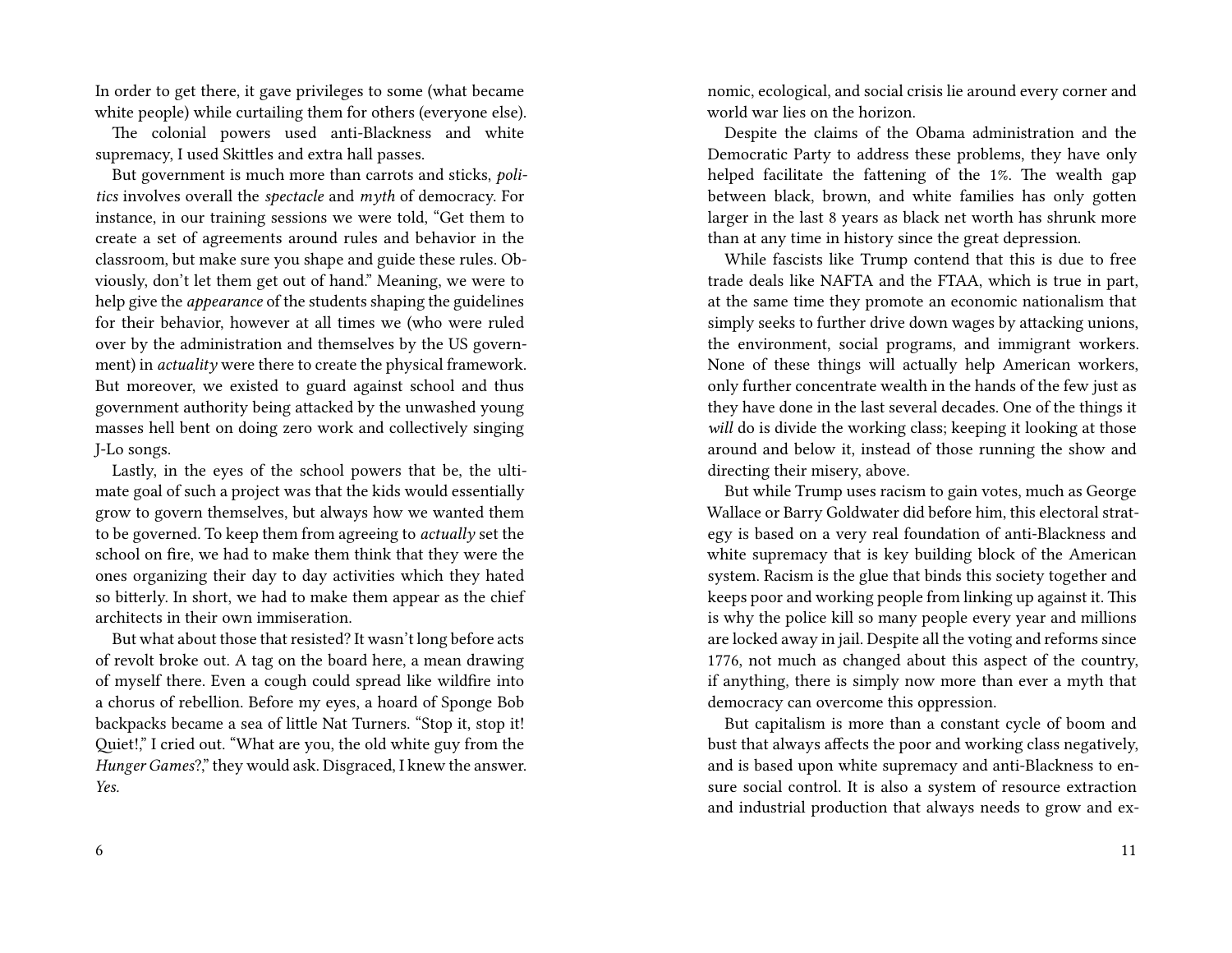racial apartheid that exists for the benefit of the rich and powerful at the expense of the rest of us.

But even if we could vote on all of these things, to create a totally *directly* democratic society or perhaps even vote for a politician that says that they would either not do these things or do away with them, we still are left with the rest of the world that government exists to manage in the first place: *capitalism.*

#### **There is No Vote Against Capitalism**

Even if Bernie got elected, even if we had the ability to vote on everything that our government does, that still wouldn't change the fact that we live in a capitalist society; and it's that fact that impacts everything around us.

Almost everyone reading this doesn't own the place where they work; we don't control the our means of survival. Instead we are forced to sell our labor for a wage. Some of us might try and go to school to get a better job where we can do this for more money, but often that just leaves us in even more debt. *Debt:* for our cars, for our homes, for our educations, for our credit cards which keep the heat on or provide day care for our children. More and more, we are in debt, or *indentured* to someone else. For food, for shelter, even for a job itself.

But someone is getting rich, it just sure isn't us. Since the economic crisis of 2008, the richest 1% has gotten richer while the rest of us have gotten poorer. In the meantime, most of us are working more than even, with every second at work making someone else more wealthy. Neo-liberalism, outsourcing, and attacks on labor unions have led to a decimation of jobs in rural areas while in metropolitan ones, work and capital is re-organized, as cities become gentrified, workers are pushed out, and rent and home prices explode. Whole generations of working people are now growing up with a grim future ahead of them. Their lives look bleaker than their parents did as eco-

Everything in the classroom that I helped create exists in the wider American political landscape. From the growing policing of everyday life, to the widening pool of those within a given population that are "put in time out." But just as in my class, in the grown up world technology and statecraft have evolved to make politics appear as this participatory activity that is alive in the hands of the population. *Nothing could be further from the truth.*

It was in helping kids create and shape their own governance that I came to understand the real nature of how democracy works. When I would need kids to do an activity, I would start out by "making agreements." These rules if broken, this would then mean that the students were breaking agreements they had made "with themselves." "Oh you're not doing your work Timmy? But you agreed to it! Go sit in time out!"

There is an immense system of violence and domination in place over us that keeps the wheels of this system running. While it appears we have a hand in shaping our lives, in reality there are clear systems of control and management in place to make sure that the overall structure of this society is not threatened. No matter who is elected, no matter what political party you join, the appearance of popular control, of *democracy,* is a total illusion. No where has this illusion been greater in recent memory than in the campaign of Bernie Sanders.

#### **"The Game Is Rigged"**

Years later, many things in my life have changed but much remains the same. I no longer have a part time job that pays me enough to live in a poverty stricken county. I took a different unionized position in a major industry where wages, working standards, and benefits have fallen while the rate of work has increased. The amount of money that I pay for rent has gone up over the last four years. I currently work up to 60 hours a week